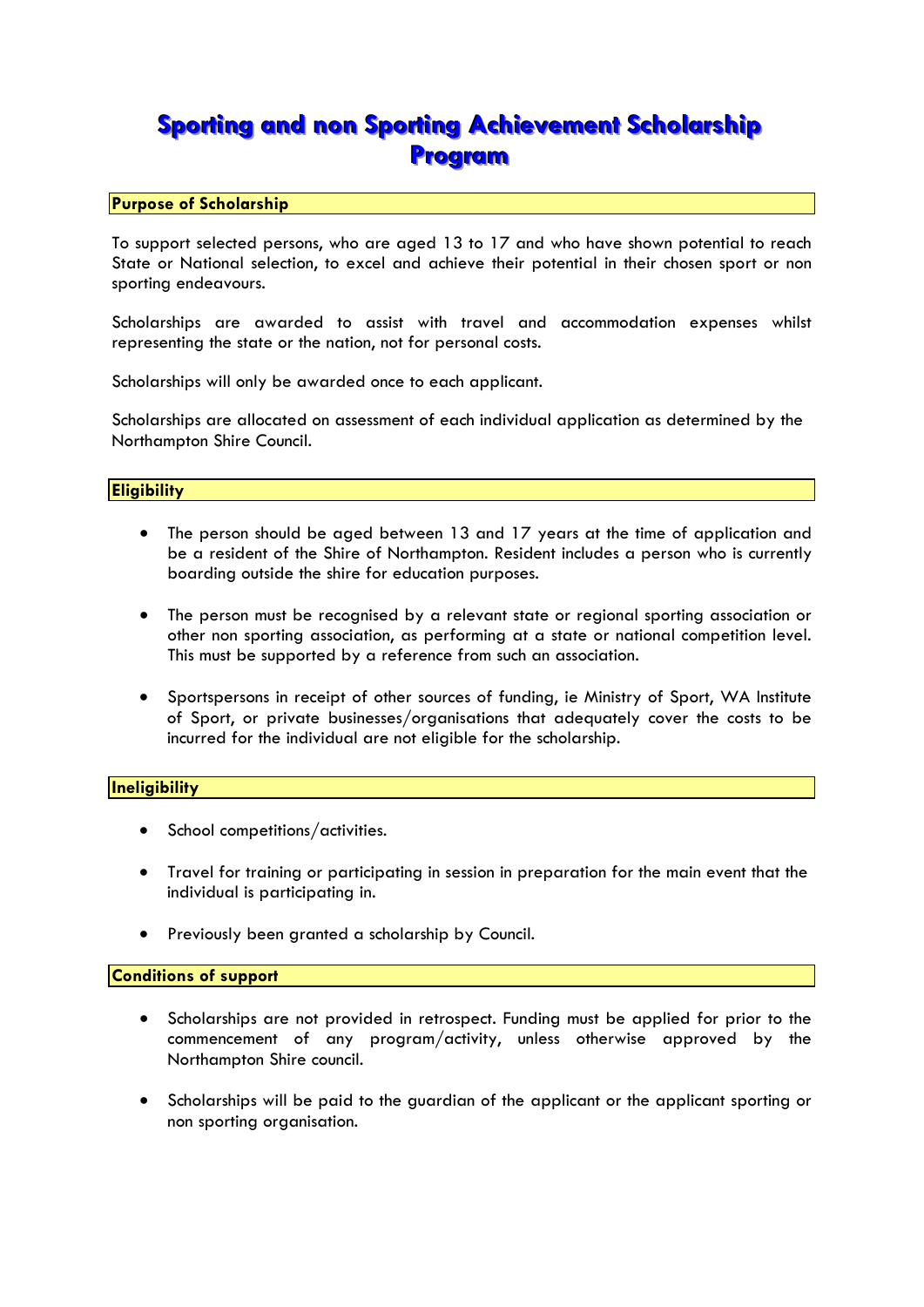- Each scholarship must be acquitted by providing proof of having attended the activity as outlined in the program proposal. This may be a letter from the organisation verifying attendance.
- Each scholarship must be acquitted prior to any further application being received on behalf of the applicant.

#### **Process information**

Applications can only be received on the endorsed application form and must be lodged to the Chief Executive Officer of the Shire of Northampton, PO Box 61, Northampton 6535.

The application must be endorsed by the state/regional/local sporting or non sporting group and have all sections complete.

Only one scholarship per person will be approved per funding year

The scholarship may cover more than one or multiple activities, but only one application per year will be approved**.**

The maximum level of a scholarship is \$1,000 in each financial year.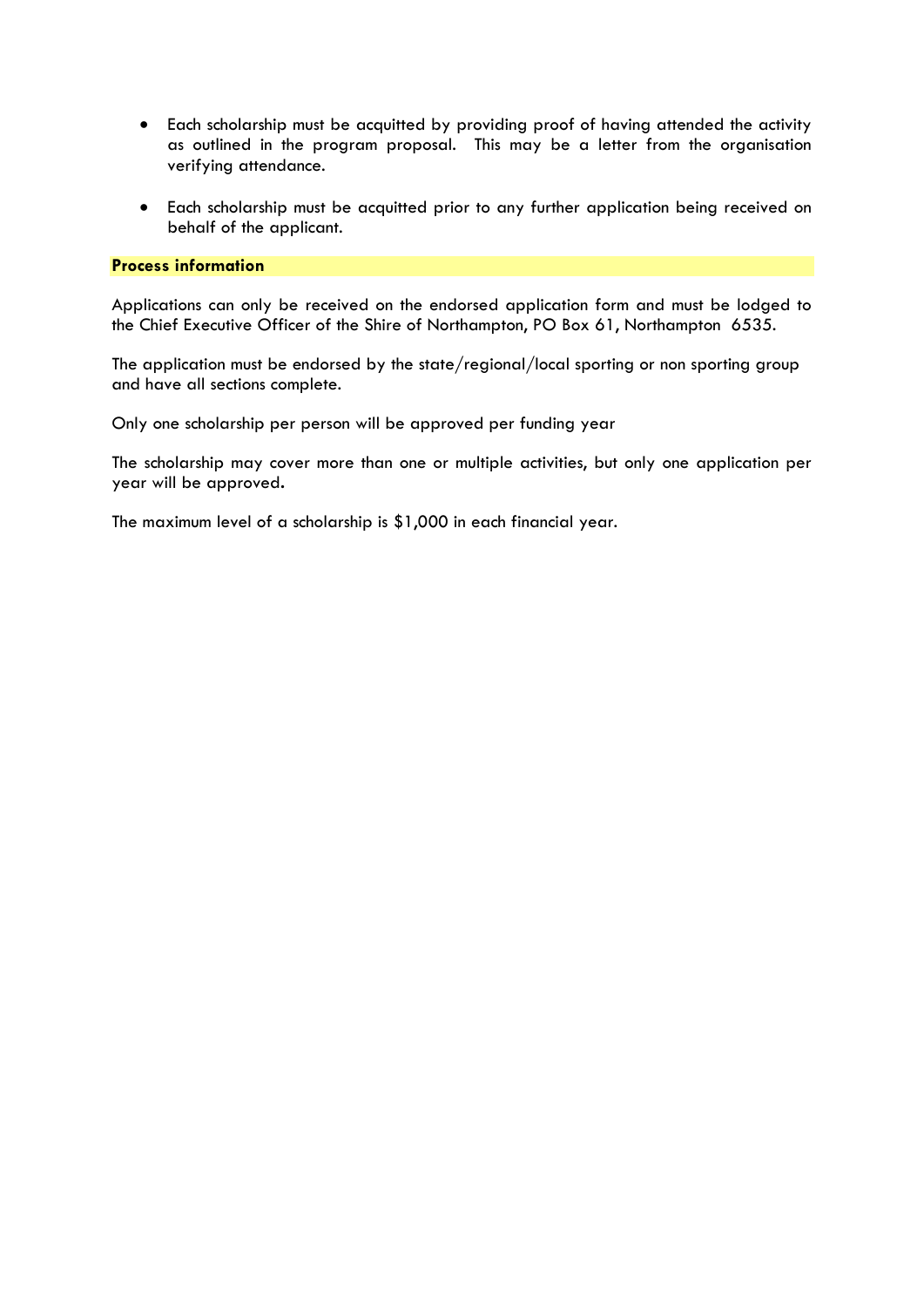# **Application Form**

# **APPLICATION FORM**

## *PART 1*

# **To be completed by an office bearer from the applicant organisation**

## **1. Applicant**

|                                                                                  | P/C |
|----------------------------------------------------------------------------------|-----|
| Telephone (Home/Mob) ________________________(Work)_____________________________ |     |
|                                                                                  |     |

Please make a brief statement of what the applicant is participating in a state or national competition:

\_\_\_\_\_\_\_\_\_\_\_\_\_\_\_\_\_\_\_\_\_\_\_\_\_\_\_\_\_\_\_\_\_\_\_\_\_\_\_\_\_\_\_\_\_\_\_\_\_\_\_\_\_\_\_\_\_\_\_\_\_\_\_\_\_\_\_\_\_\_\_\_\_\_\_\_\_\_\_\_ \_\_\_\_\_\_\_\_\_\_\_\_\_\_\_\_\_\_\_\_\_\_\_\_\_\_\_\_\_\_\_\_\_\_\_\_\_\_\_\_\_\_\_\_\_\_\_\_\_\_\_\_\_\_\_\_\_\_\_\_\_\_\_\_\_\_\_\_\_\_\_\_\_\_\_\_\_\_\_\_

## **2. Other Support Being Sought or Already Agreed for this Program**

Please provide other funding sources to be received by the applicant as per the following:

| <b>Source</b>                 | <b>Type of Support</b> | \$ Value | Sought (S) or<br>Agreed (A) |
|-------------------------------|------------------------|----------|-----------------------------|
| WAIS Scholarship              |                        |          |                             |
| State Team Scholarship        |                        |          |                             |
| <b>State Association</b>      |                        |          |                             |
| Private Sponsorship           |                        |          |                             |
| Personal/Family Contributions |                        |          |                             |
| Other (please specify)        |                        |          |                             |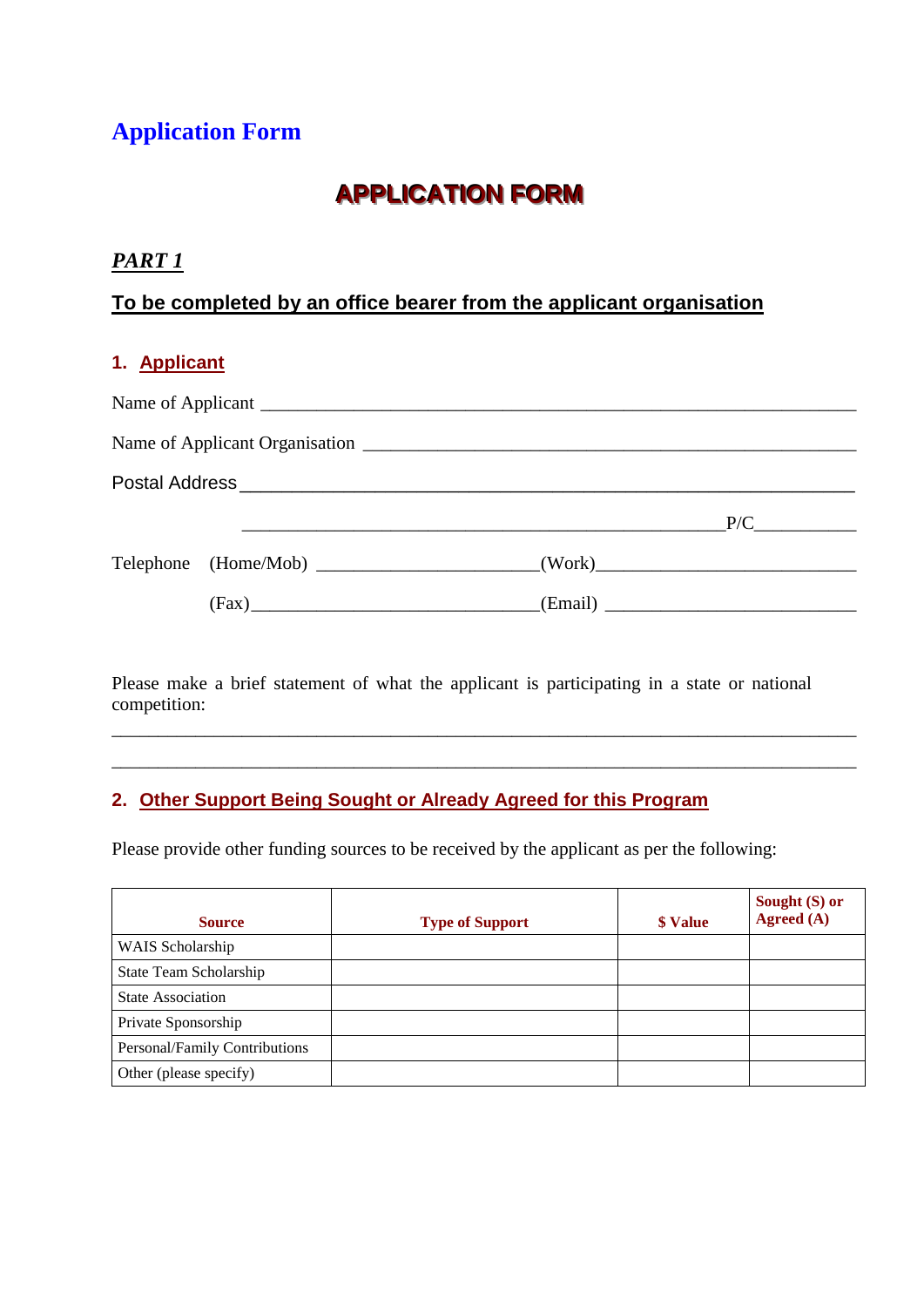## **3. Declaration by Applicant Organisation**

I hereby certify that to the best of my knowledge, the information given above and in the attached documentation is correct.

I also certify that the financial support being sought is for a program that commences after the submission of this application.

I acknowledge that the sponsorship support places obligations on the applicant **and** on the applicant organisation and I agree on their behalf to meet all such obligations, acknowledging that failure to meet these obligations might place further funding in jeopardy.

Signature \_\_\_\_\_\_\_\_\_\_\_\_\_\_\_\_\_\_\_\_\_\_\_\_\_\_\_\_\_\_\_\_\_ Date

Position \_\_\_\_\_\_\_\_\_\_\_\_\_\_\_\_\_\_\_\_\_\_\_\_\_\_\_\_\_\_\_\_\_\_

## **4. Attachments**

### **Please ensure that the following documentation is attached.**

• A letter of endorsement from your State Sporting or non Sporting Association for the level of activities the applicant will be participating in.

Any other documentation that will support the application.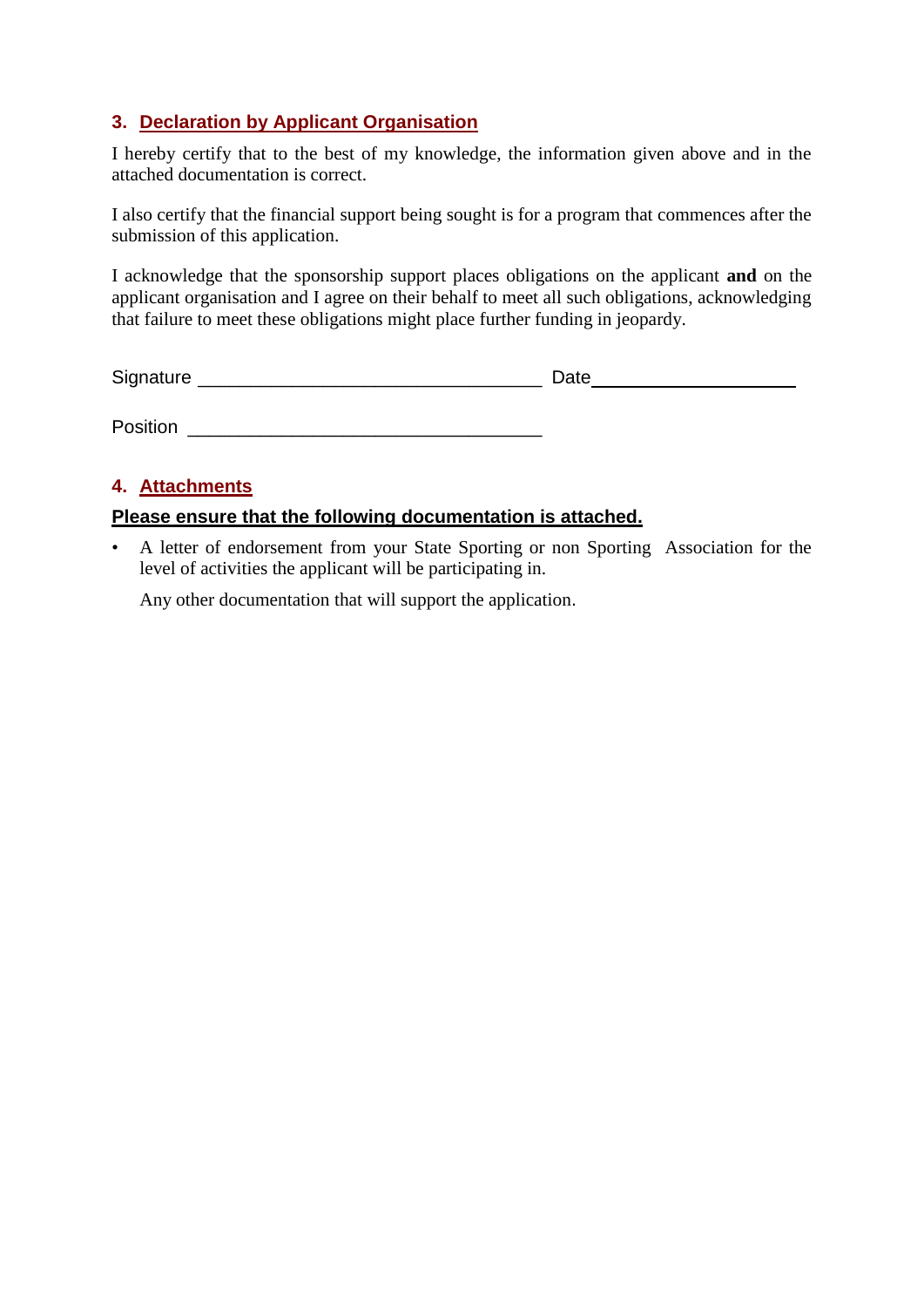# PART<sub>2</sub>

### TO BE COMPLETED BY THE APPLICANT

| 5. Sportsperson Details |                                                                                                           |                      |
|-------------------------|-----------------------------------------------------------------------------------------------------------|----------------------|
|                         |                                                                                                           |                      |
|                         | Name of Parent/Guardian                                                                                   |                      |
| <b>Postal Address</b>   |                                                                                                           |                      |
| Telephone               | ,我们也不会有什么。""我们的人,我们也不会有什么?""我们的人,我们也不会有什么?""我们的人,我们也不会有什么?""我们的人,我们也不会有什么?""我们的人<br>$(Home/Mob)$ $(Work)$ |                      |
|                         |                                                                                                           |                      |
|                         |                                                                                                           | Gender Male / Female |
|                         | 6. The Development Program                                                                                |                      |
|                         | Please tell us what you are seeking assistance for                                                        |                      |
|                         |                                                                                                           |                      |
|                         |                                                                                                           |                      |
|                         |                                                                                                           |                      |
|                         |                                                                                                           |                      |
|                         |                                                                                                           |                      |
|                         | What travel is involved?                                                                                  |                      |
|                         |                                                                                                           |                      |
|                         |                                                                                                           |                      |
|                         |                                                                                                           |                      |

Level of competition. National / State / State Country / Other (specify) \_\_\_\_\_\_\_\_\_\_\_\_\_\_\_\_\_\_\_\_\_\_\_\_\_\_\_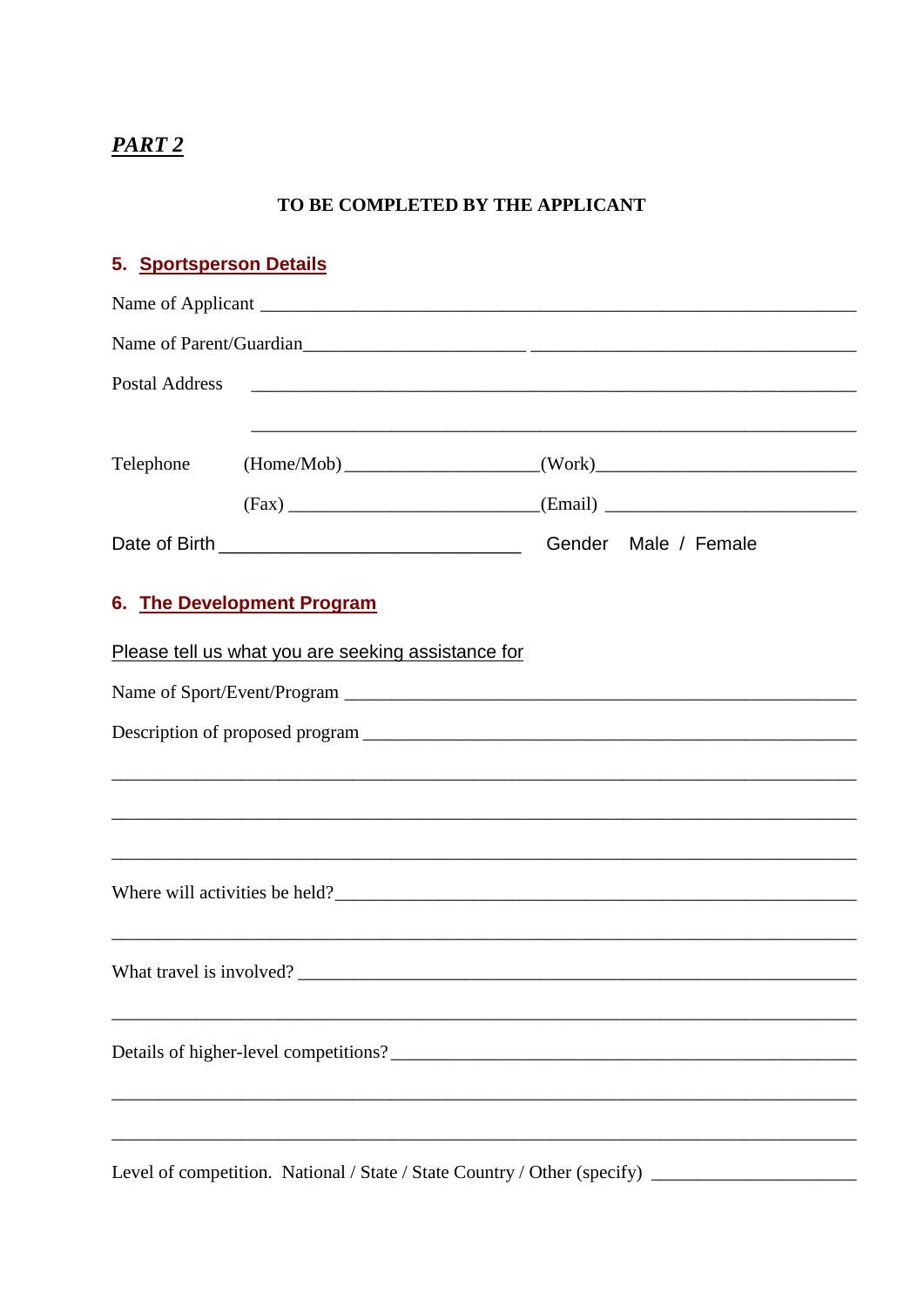Have you been selected in a State team or are you in a training squad? Yes / No Have you been selected in a National team or are you in a training squad? Yes / No If 'Yes', please provide details on the last two questions

| Anything else?           |  |
|--------------------------|--|
|                          |  |
|                          |  |
|                          |  |
|                          |  |
| Scholarship requested \$ |  |

Please attach any relevant documentation for activities you will attend e.g. training schedules, development programs and courses.

#### 7. Achievements to Date

Please list some of your most significant achievements to date in the above events.

#### $8.$ **Your Future**

Please outline your short term objectives (1 year) and how you plan to achieve them.

Please outline your longer term goals (beyond the next 12 months).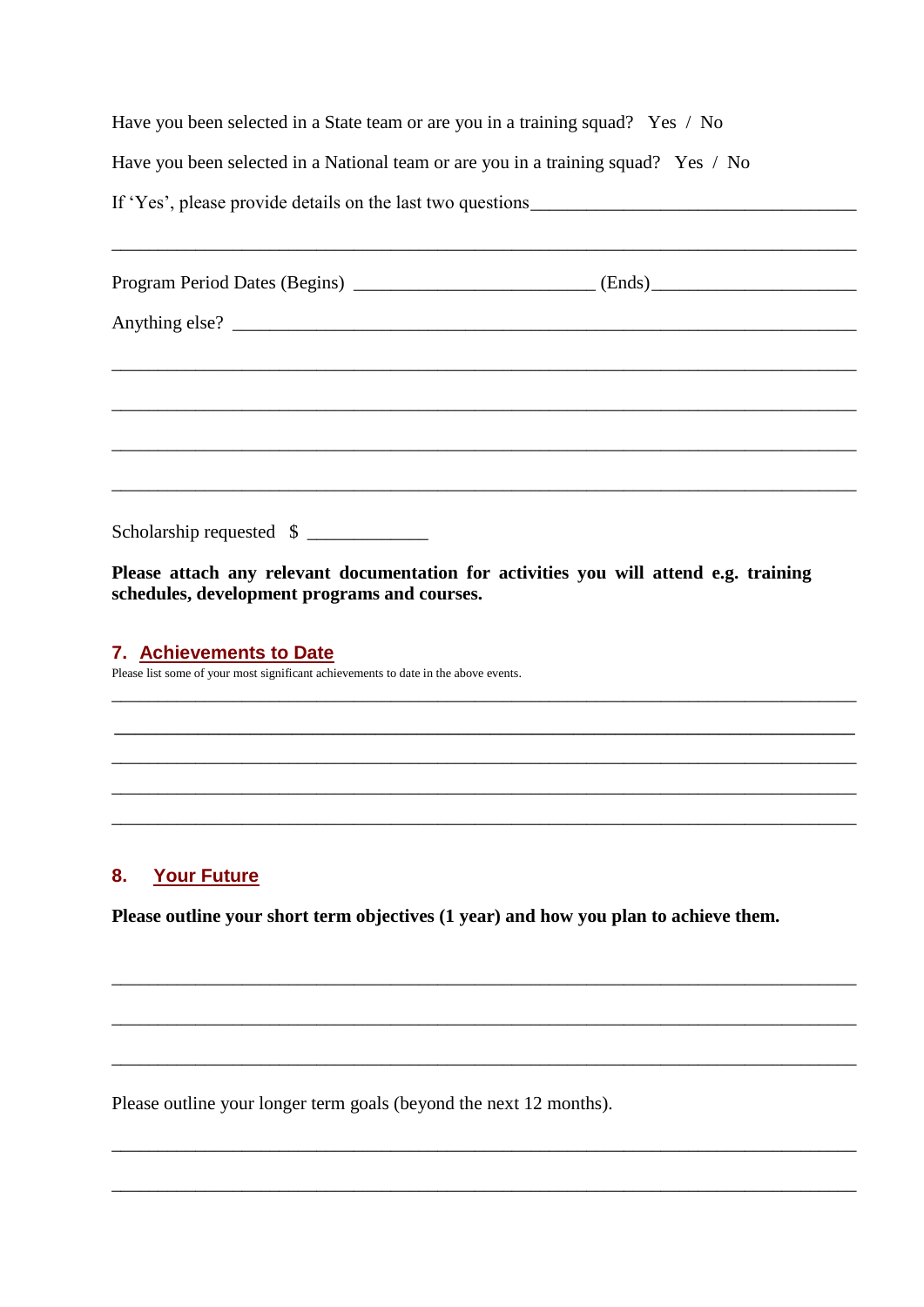#### 9. **Budget**

What are the anticipated costs for the Scholarship period?

This may include coaching fees, travel, accommodation, necessary training manuals, specific equipment, safety gear, specific team uniforms, etc.

| $\begin{picture}(20,20) \put(0,0){\line(1,0){100}} \put(15,0){\line(1,0){100}} \put(15,0){\line(1,0){100}} \put(15,0){\line(1,0){100}} \put(15,0){\line(1,0){100}} \put(15,0){\line(1,0){100}} \put(15,0){\line(1,0){100}} \put(15,0){\line(1,0){100}} \put(15,0){\line(1,0){100}} \put(15,0){\line(1,0){100}} \put(15,0){\line(1,0){100}} \$                       |
|---------------------------------------------------------------------------------------------------------------------------------------------------------------------------------------------------------------------------------------------------------------------------------------------------------------------------------------------------------------------|
| $\begin{picture}(20,20) \put(0,0){\line(1,0){100}} \put(15,0){\line(1,0){100}} \put(15,0){\line(1,0){100}} \put(15,0){\line(1,0){100}} \put(15,0){\line(1,0){100}} \put(15,0){\line(1,0){100}} \put(15,0){\line(1,0){100}} \put(15,0){\line(1,0){100}} \put(15,0){\line(1,0){100}} \put(15,0){\line(1,0){100}} \put(15,0){\line(1,0){100}} \$                       |
| $\begin{picture}(20,20) \put(0,0){\vector(1,0){100}} \put(15,0){\vector(1,0){100}} \put(15,0){\vector(1,0){100}} \put(15,0){\vector(1,0){100}} \put(15,0){\vector(1,0){100}} \put(15,0){\vector(1,0){100}} \put(15,0){\vector(1,0){100}} \put(15,0){\vector(1,0){100}} \put(15,0){\vector(1,0){100}} \put(15,0){\vector(1,0){100}} \put(15,0){\vector(1,0){100}} \$ |
| $\frac{1}{2}$                                                                                                                                                                                                                                                                                                                                                       |
| $\begin{picture}(20,10) \put(0,0){\vector(1,0){100}} \put(15,0){\vector(1,0){100}} \put(15,0){\vector(1,0){100}} \put(15,0){\vector(1,0){100}} \put(15,0){\vector(1,0){100}} \put(15,0){\vector(1,0){100}} \put(15,0){\vector(1,0){100}} \put(15,0){\vector(1,0){100}} \put(15,0){\vector(1,0){100}} \put(15,0){\vector(1,0){100}} \put(15,0){\vector(1,0){100}} \$ |
| $\begin{picture}(20,10) \put(0,0){\vector(1,0){100}} \put(15,0){\vector(1,0){100}} \put(15,0){\vector(1,0){100}} \put(15,0){\vector(1,0){100}} \put(15,0){\vector(1,0){100}} \put(15,0){\vector(1,0){100}} \put(15,0){\vector(1,0){100}} \put(15,0){\vector(1,0){100}} \put(15,0){\vector(1,0){100}} \put(15,0){\vector(1,0){100}} \put(15,0){\vector(1,0){100}} \$ |
| $\begin{picture}(20,20) \put(0,0){\vector(1,0){100}} \put(15,0){\vector(1,0){100}} \put(15,0){\vector(1,0){100}} \put(15,0){\vector(1,0){100}} \put(15,0){\vector(1,0){100}} \put(15,0){\vector(1,0){100}} \put(15,0){\vector(1,0){100}} \put(15,0){\vector(1,0){100}} \put(15,0){\vector(1,0){100}} \put(15,0){\vector(1,0){100}} \put(15,0){\vector(1,0){100}} \$ |
| $\begin{picture}(20,20) \put(0,0){\line(1,0){100}} \put(15,0){\line(1,0){100}} \put(15,0){\line(1,0){100}} \put(15,0){\line(1,0){100}} \put(15,0){\line(1,0){100}} \put(15,0){\line(1,0){100}} \put(15,0){\line(1,0){100}} \put(15,0){\line(1,0){100}} \put(15,0){\line(1,0){100}} \put(15,0){\line(1,0){100}} \put(15,0){\line(1,0){100}} \$                       |
| $\begin{picture}(20,10) \put(0,0){\vector(1,0){100}} \put(15,0){\vector(1,0){100}} \put(15,0){\vector(1,0){100}} \put(15,0){\vector(1,0){100}} \put(15,0){\vector(1,0){100}} \put(15,0){\vector(1,0){100}} \put(15,0){\vector(1,0){100}} \put(15,0){\vector(1,0){100}} \put(15,0){\vector(1,0){100}} \put(15,0){\vector(1,0){100}} \put(15,0){\vector(1,0){100}} \$ |
| $\begin{picture}(20,20) \put(0,0){\line(1,0){100}} \put(15,0){\line(1,0){100}} \put(15,0){\line(1,0){100}} \put(15,0){\line(1,0){100}} \put(15,0){\line(1,0){100}} \put(15,0){\line(1,0){100}} \put(15,0){\line(1,0){100}} \put(15,0){\line(1,0){100}} \put(15,0){\line(1,0){100}} \put(15,0){\line(1,0){100}} \put(15,0){\line(1,0){100}} \$                       |
| $\begin{picture}(20,10) \put(0,0){\vector(1,0){100}} \put(15,0){\vector(1,0){100}} \put(15,0){\vector(1,0){100}} \put(15,0){\vector(1,0){100}} \put(15,0){\vector(1,0){100}} \put(15,0){\vector(1,0){100}} \put(15,0){\vector(1,0){100}} \put(15,0){\vector(1,0){100}} \put(15,0){\vector(1,0){100}} \put(15,0){\vector(1,0){100}} \put(15,0){\vector(1,0){100}} \$ |
| $\begin{picture}(20,10) \put(0,0){\vector(1,0){100}} \put(15,0){\vector(1,0){100}} \put(15,0){\vector(1,0){100}} \put(15,0){\vector(1,0){100}} \put(15,0){\vector(1,0){100}} \put(15,0){\vector(1,0){100}} \put(15,0){\vector(1,0){100}} \put(15,0){\vector(1,0){100}} \put(15,0){\vector(1,0){100}} \put(15,0){\vector(1,0){100}} \put(15,0){\vector(1,0){100}} \$ |
| <b>TOTAL</b><br>$\frac{1}{2}$                                                                                                                                                                                                                                                                                                                                       |
|                                                                                                                                                                                                                                                                                                                                                                     |